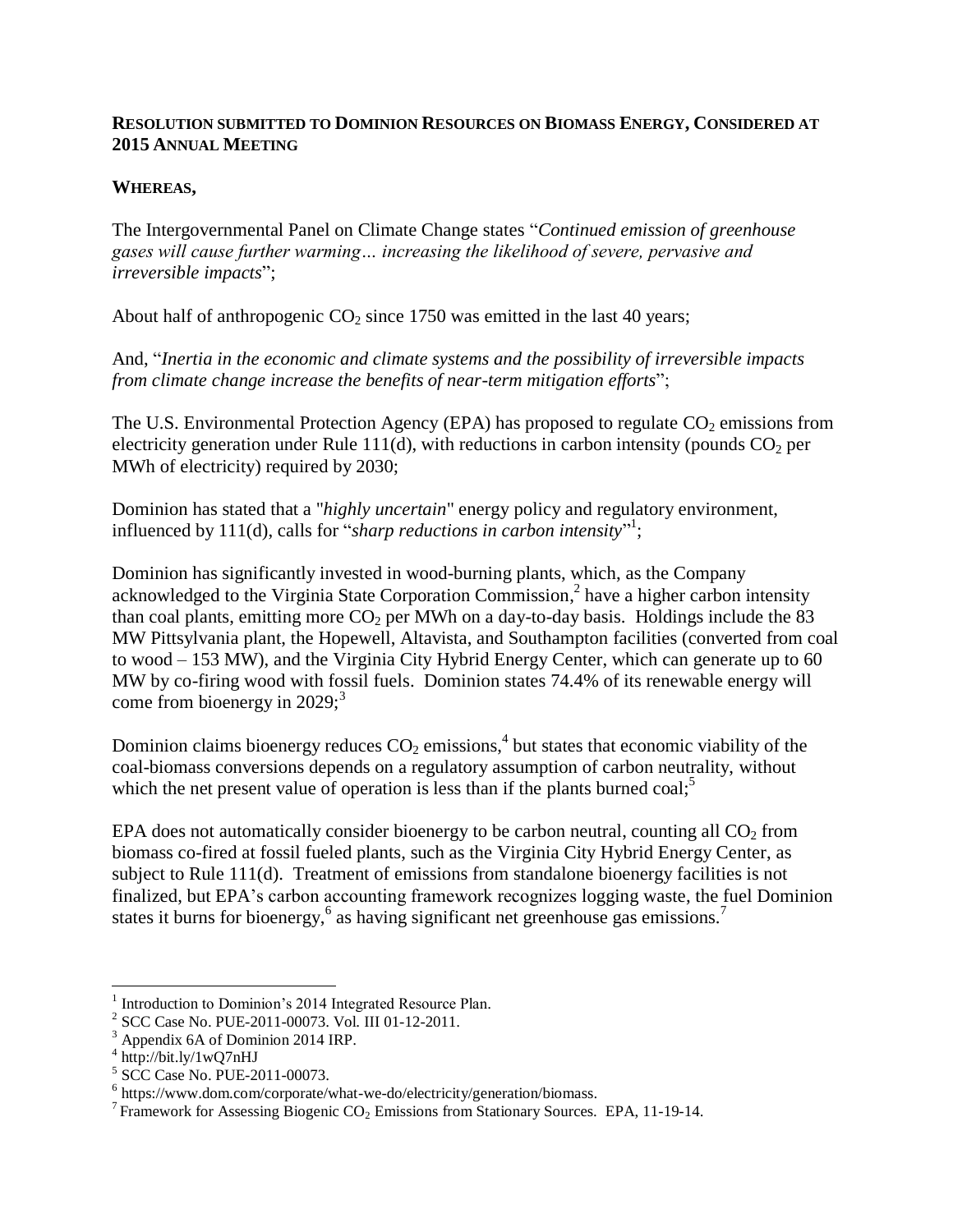*RESOLVED: Shareholders request that the Board of Directors prepare a report on bioenergy by November 1, 2015, at reasonable cost and excluding proprietary information, evaluating the net greenhouse gas impact from each of the company's biomass-burning facilities on a timeframe relevant to the near term need to reduce CO<sup>2</sup> emissions, and assessing risks to the company's finances and operations posed by emerging public policies on bioenergy and climate change.*

# *Supporting Statement:*

*Among other things, the report should evaluate:* 

- *For each facility burning biomass, major factors relevant to achieving carbon neutrality, and the time frame that must be considered for the facility and its fuel sources to achieve carbon neutrality;*
- *Any proposed State or federal policies that might consider CO<sup>2</sup> emissions from Dominion bioenergy facilities or fuel sources in determining subsidies or tax credits.*

# **Backgrounder: Dominion Should Study Climate and Investment Risks Posed by Wood-burning Power Plants**

Written materials are submitted pursuant to Rule 14a-6(g)(1) promulgated under the Securities Exchange Act of 1934. Submission is not required of this filer under the terms of the Rule, but is made voluntarily in the interest of public disclosure and consideration of these important issues.

#### **What the resolution would do:**

Congruent with Securities and Exchange Commission disclosure requirements<sup>1</sup> for risks associated with climate change, the resolution asks Dominion to prepare a report to analyze greenhouse gas emissions from its wood-burning power plants and assess whether increasing regulation of greenhouse gas emissions reduces the value of Dominion's investments in woodburning for power generation.

#### **Background:**

Wood-burning power plants emit significantly more carbon dioxide per megawatt-hour than coal or natural gas-fired power plants on a day-to-day basis. Increasingly, states and the federal government are regulating these greenhouse gas emissions, and reducing or eliminating renewable energy subsidies for these plants.

Dominion has made significant investments in wood-burning power plants, converting three coal plants to burn wood (153 MW), in addition to the existing 83 MW Pittsylvania plant and the new 600 MW Virginia City Hybrid Center, which will generate up to 117 MW by co-firing wood with fossil fuels. The Company depends on renewable energy subsidies to support its wood-burning power plants, stating they are a "key revenue stream" that is "critical" to the plants' "economic viability."<sup>2</sup> Dominion stated to the Virginia State Corporation Commission that if greenhouse gas emissions from wood-burning were regulated, the value of its coal plant conversions would be no more than if the plants had continued to burn coal.<sup>3</sup>